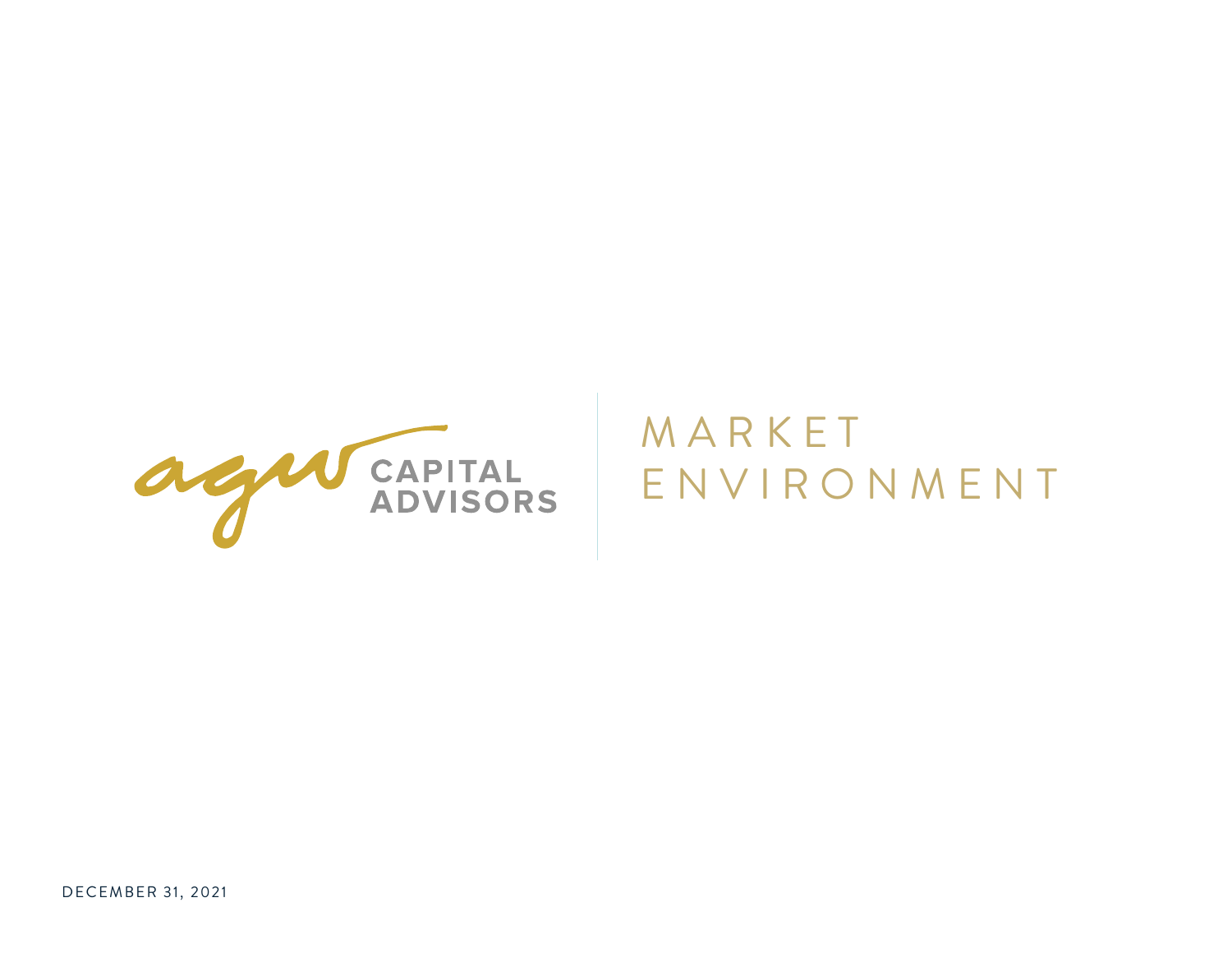

### MARKET ENVIRONMENT 4Q21: US EQUITY

### **Returns grind higher despite mounting concerns**

- S&P 500 posted a strong 11.0% gain in 4Q21; large cap growth (Russell 1000 Growth) was the top performer, which contrasted with the worst-performing asset class, small cap growth (Russell 2000 Growth).
- The new Omicron variant, continued supply chain disruptions, and renewed fears of persistent inflation pushed investors into the perceived safety of the largest stocks.
- S&P 500 sector results were mixed, with Real Estate (+17.5%) posting the top returns alongside Technology (+16.7%) and Materials (+15.2%); Communication Services (0.0%) and Financials (+4.6%) lagged broad returns.
- In 2021, small value outperformed small growth by over 2,500 bps (Russell 2000 Value: 28.3% vs. Russell 2000 Growth: 2.8%), a stark reversal from 2020 and a pattern consistent with period of robust GDP growth.

### **Index concentration driving positive returns…**

- The 10 largest stocks in the S&P 500 comprised 30.5% of the index but accounted for 65% of the 2021 return.
- During 4Q21, top 10 weights accounted for ~40% of return.

### **…but this may be hiding underlying weakness**

– Nearly 10% of Russell 3000 stocks fell by 35% or more in 2021, which is unusual for a year when market returns were in excess of 25%.

### **Market capitalization, style driving divergence in returns**

- Mega-cap growth (Russell Top 200 Growth) was the strongest performer in both 4Q21 and 2021.
- Growth style returns highly correlated with market capitalization in both 4Q21 and 2021 (higher market capitalization = high return).
- Within micro-, small-, and smid-cap growth, Health Care (especially biotech/pharma) was the biggest detractor of returns.
- Value returns correlation with market capitalization in 4Q21; for 2021, value returns did not experience much divergence.





### U.S. Equity: Quarterly Returns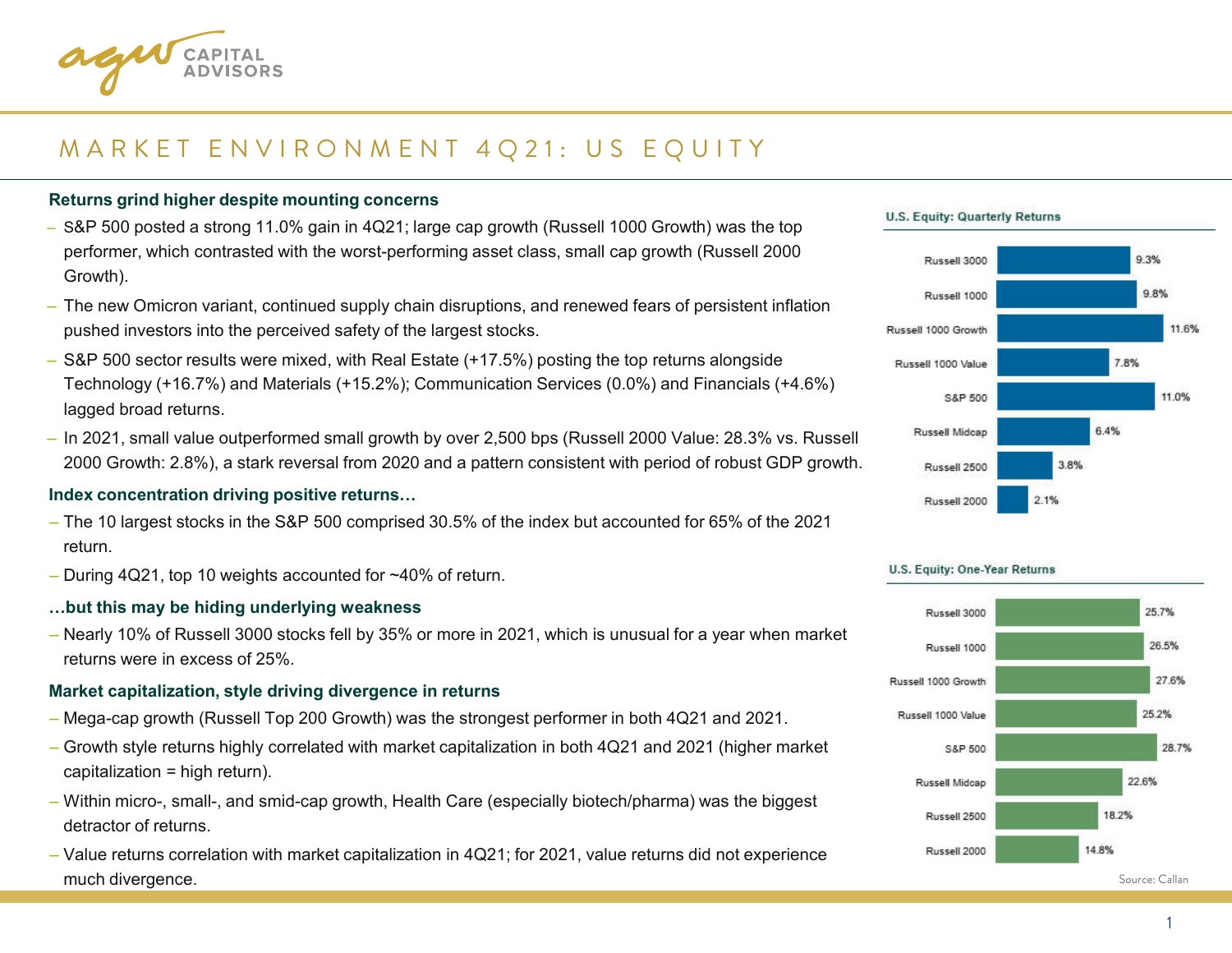

### MARKET ENVIRONMENT 4Q21: US EQUITY

**Industry Sector Quarterly Performance (S&P 500)** 



Source: S&P Dow Jones Indices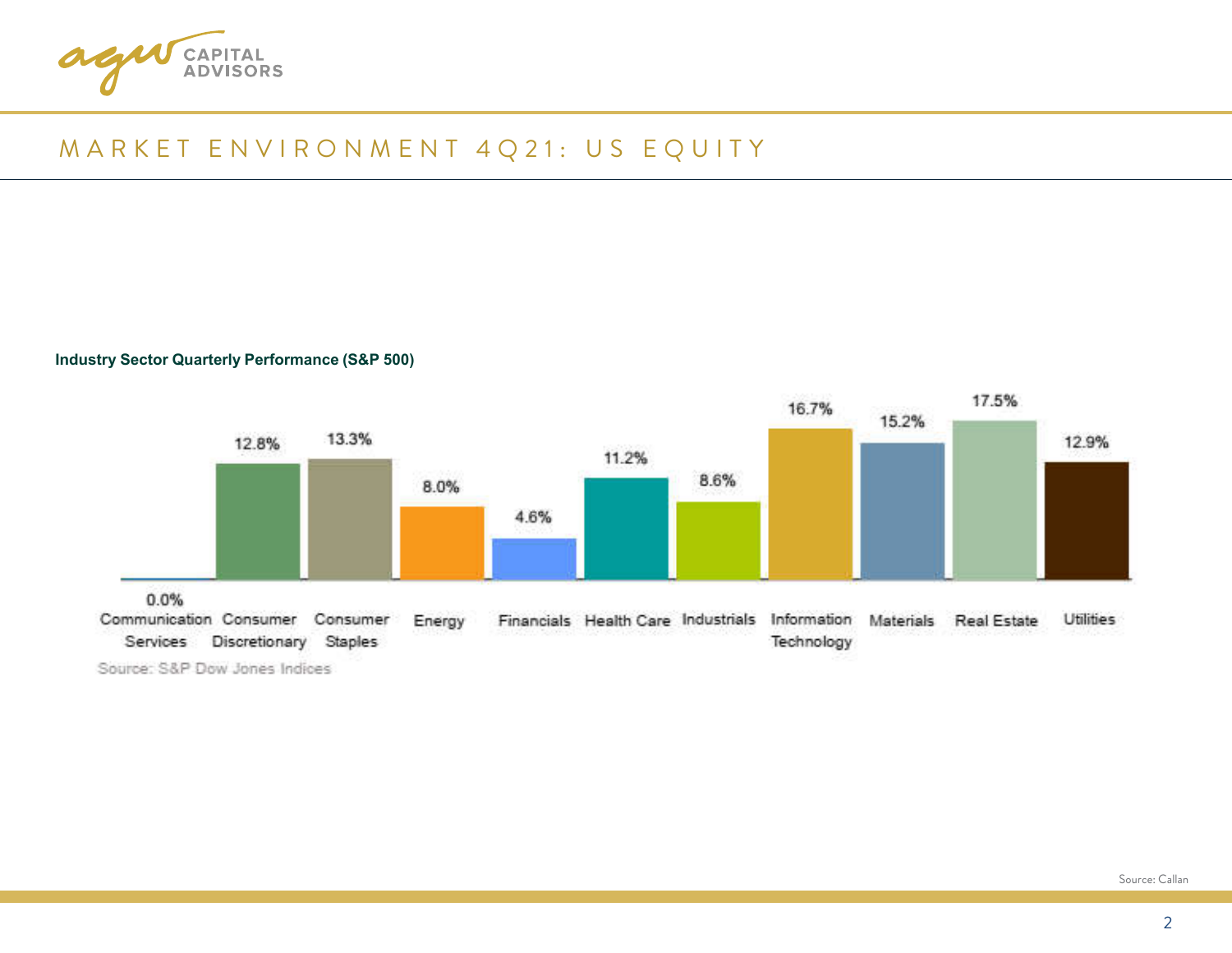

**Stalled recovery**

**Growth vs. value**

### MARKET ENVIRONMENT 4Q21: GLOBAL EX-U.S. EQUITY

#### **Omicron takes center stage**  MSCLEAFE  $2.7%$ – A recovery-driven market shifted back to COVID favorites, boosting Information Technology stocks. **MSCI ACWI** MSCI World – Small cap underperformed large amid global growth concerns. 1.8% MSCI ACWLex USA – Emerging markets struggled relative to developed markets as China experienced significant pressure from an 3.1% MSCI World ex USA economic slowdown and its regulatory crackdown. 0.6% MSCI ACWI ex USA SC  $0.4%$ MSCI World ex USA SC 5.7% MSCI Europe ex UK – As the new variant took hold, Energy and Communication Services lagged on fear of restrained growth. 5.6% **MSCI United Kingdom** MSCI Pacific ex Japan  $-0.1%$ – Japan suffered from both supply chain issues and economic constraints from COVID-19. MSCI Japan  $-4.0%$ – Growth and momentum factors outperformed in developed markets but not in emerging markets. **MSCI Emerging Markets**  $-1.3%$ MSCLChina **U.S. dollar vs. other currencies**  0.7% **MSCI Frontier Markets** – The U.S. dollar rose against other major currencies as tapering accelerated alongside the expectation for 2022 rate hikes, which notably detracted from global ex-U.S. results. 11.3% MSCLEAFE **MSCI ACWI** – Inflationary pressures and the ultimate rebound from COVID-19 supported the value's leadership for the full year, MSCI World despite the shift to growth in 4Q21. 7.8% MSCI ACWI ex USA **Regulation has spooked Chinese market** 12.6% MSCI World ex USA 12.9% – Although regulation is not new in China, the duration, scope, and intensity of the current regime are unprecedented. MSCI ACWI ex USA SC 11.1% MSCI World ex USA SC – Regulations have been centered on antitrust, financial markets, data/national security, and social welfare to MSCI Europe ex UK enhance sustainability of its economy. **MSCI United Kingdom** – Regulatory uncertainty should subside as China focuses on implementation. 4.7% MSCI Pacific ex Japan 1.7% MSCI Japan **MSCI Emerging Markets**  $-2.5%$ MSCI China -21.7% **MSCI Frontier Markets**

Source: Callan

19.7%

6.7%

7,8%

18.5%

15.7%

18.5%

21.8%

**Global Equity: Quarterly Returns**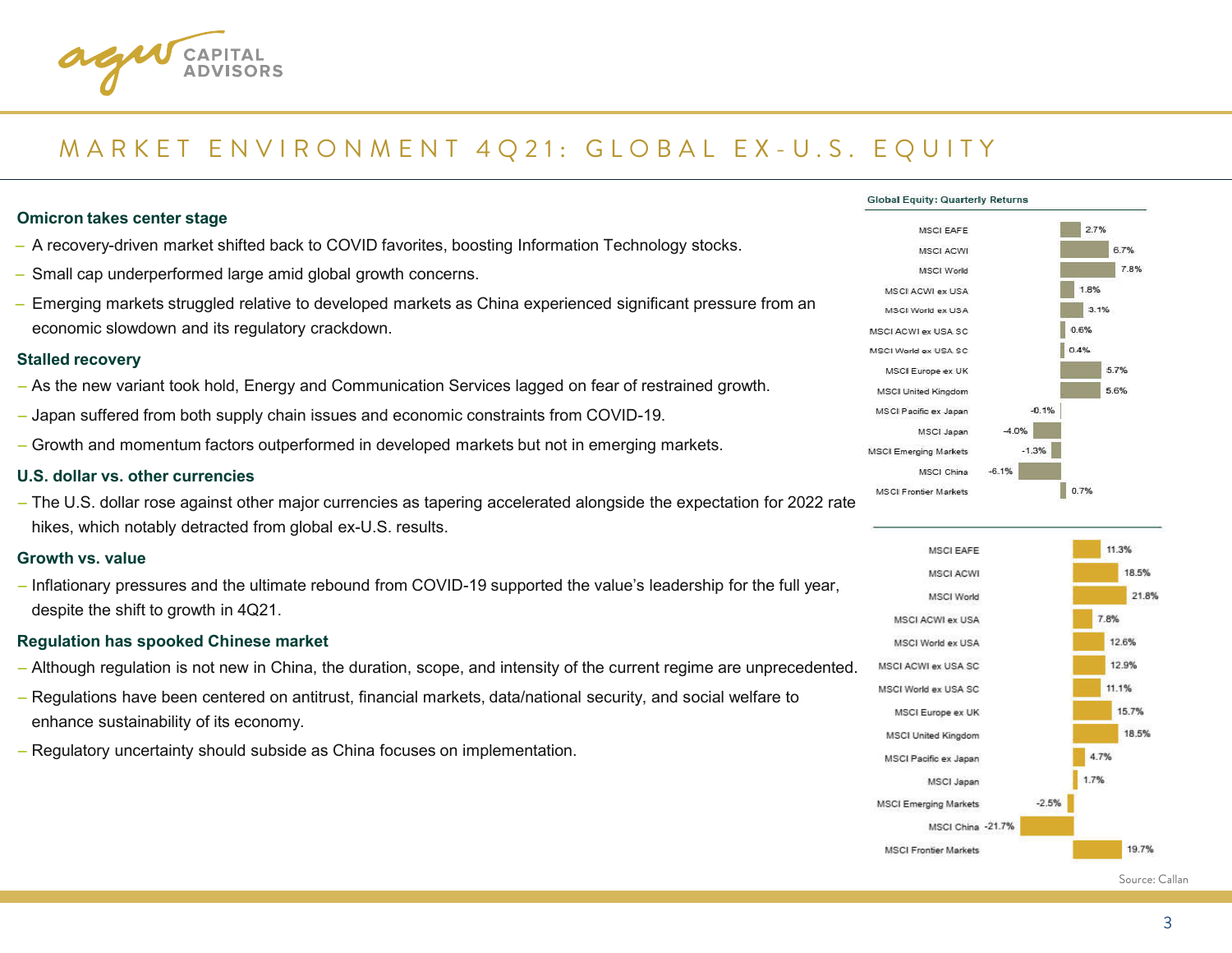

### M A R K E T E N V I R O N M E N T 4 Q 21: G L O B A L E X - U . S . E Q U I T Y C O N T .

#### **Inflation is expected to normalize in a few years**

- Forecasted year-over-year core CPI is expected to reach its peak between 1Q22 and 2Q22.
- Inflationary environment by and large has shifted central banks to contractionary policy.

#### **Rise in inflation expectations tends to stoke value**

- Correlation between cyclical sectors and inflation/interest rate expectations generally has been positive.
- Growth relative to value is more vulnerable as interest rates normalize.
- Global recovery from COVID and deficit in Energy should support value.

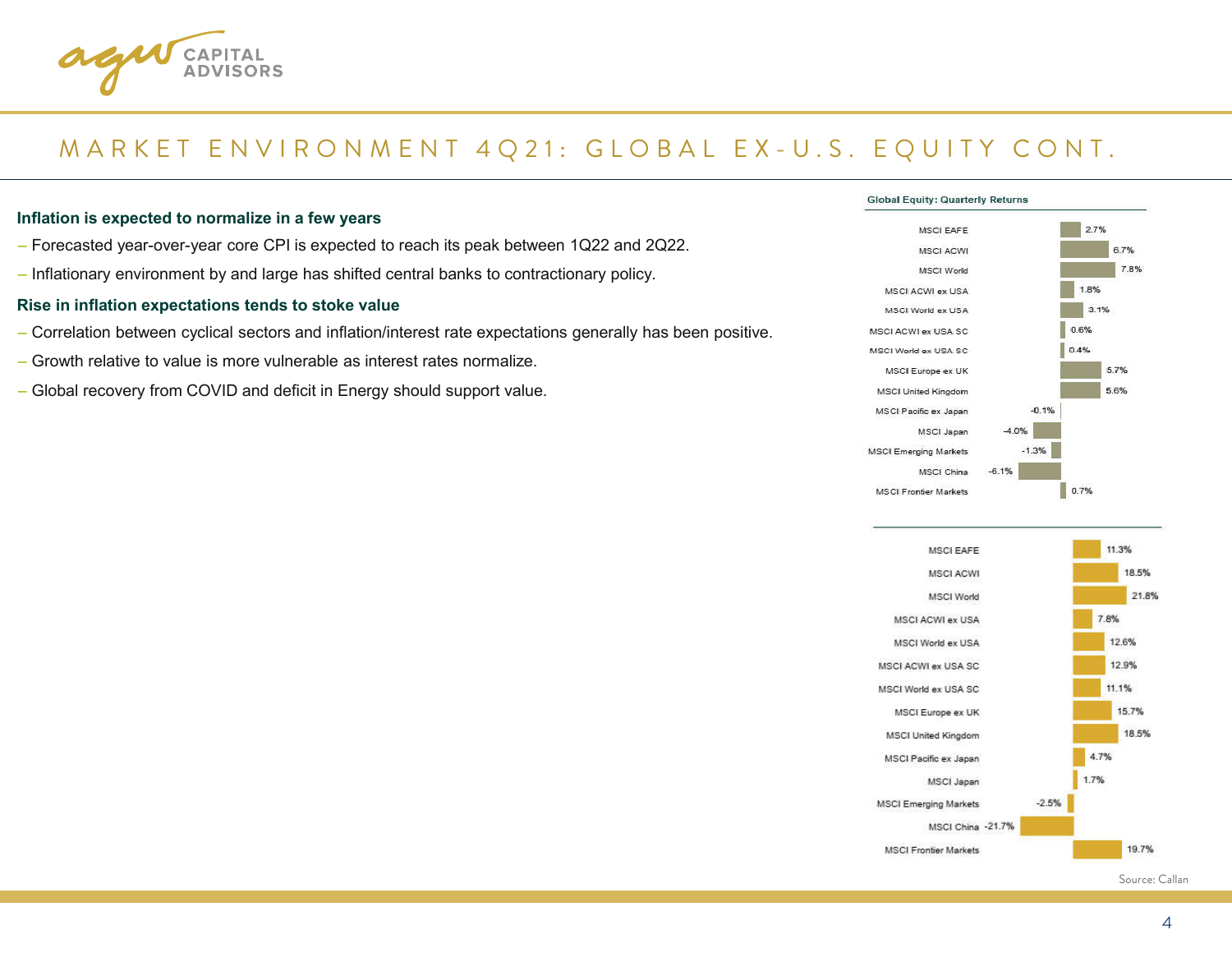

### MARKET ENVIRONMENT 4Q21: U.S. FIXED INCOME

### **Treasury yields again unchanged**  $-$  10-year at 1.52% at 9/30 and 12/31, up slightly from 1.45% on 6/30. – TIPS outperformed nominal Treasuries, and 10-year breakeven spreads widened to 2.56%. – Real yields remain solidly in negative territory. **Bloomberg Aggregate was flat, literally** – Spread sectors (Agencies, ABS, CMBS, MBS, and Credit) all underperformed UST by a modest amount (but positive YTD). – Yield curve flattened; curve positioning had a meaningful impact on returns in 4Q. **High yield and leveraged performed relatively well** – Spreads remain near historic tights. – High yield issuers' default rate declined to a record low in December (J.P. Morgan). – New issuance hit a record for the second year in a row as issuers looked to finance at relatively low rates. **Munis underperform Treasuries** – Lower-quality bonds continued their trend of outperformance as investors sought yield. **Inflation is being felt, indicated by several measures**  – Annual CPI jumped to 7.0% in December –its eighth consecutive reading above 5% and the largest 12-month increase since the period ending June 1982. – Increases for shelter and for used cars/trucks were the largest contributors to the seasonally adjusted all-items increase. – Even service inflation, which had declined initially, has since recovered and is on an upward trend.

#### **Fed has turned more hawkish than expected**

- Fed announced a doubling of the pace of tapering and an upward revision to the anticipated path of rate hikes.
- FOMC participants now expect three rate hikes in 2022 to bring the targeted range to 0.75%-1.0% by year-end.

### **Spreads have returned to tights**

- Fundamentals remain strong and default expectations low.
- Revenue, profits, and free cash flow at or near cycle highs.
- Gross and net leverage trending lower while interest coverage trends higher. Source: Callan





#### U.S. Fixed Income: One-Year Returns

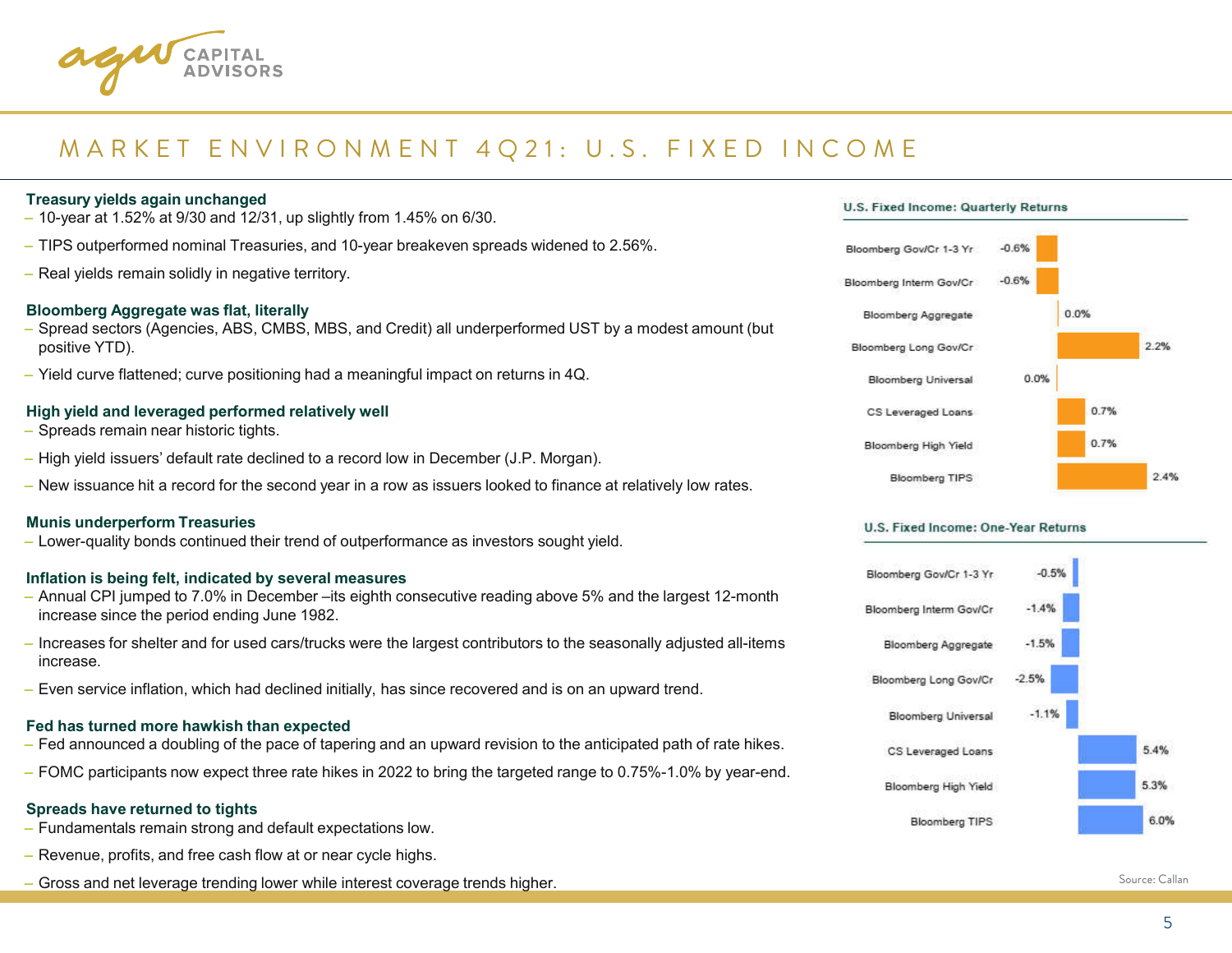

### MARKET ENVIRONMENT 4Q21: NON-U.S. FIXED INCOME

### **Global fixed income flat on a hedged basis**

- Returns were muted and U.S. dollar strength eroded returns for unhedged U.S. investors in both 4Q and 2021.
- Yen was a notable underperformer in developed markets, falling 10% for the year.

### **Emerging market debt posted negative returns**

- Emerging market debt indices underperformed most other fixed income sectors in 2021.
- Currencies fared the worst vs. the U.S. dollar; the Turkish lira sank 44% on spiking inflation.

### **Global outlook may shift lower with regional variance**

– Moderating and differentiated outlook for various regions reflects certain DM and EM economies shifting to tightening balanced by others managing legacy issues.

### **Central bank policy is mixed**

- The U.K. has led the way with interest rate hikes as the BOE expects inflation to peak in April 2022.
- Europe and Japan continue to have below-target inflation and are expected to maintain relatively accommodating monetary policy.
- EM central banks, having moved early to battle inflation, may be moving to a more late-cycle posture.





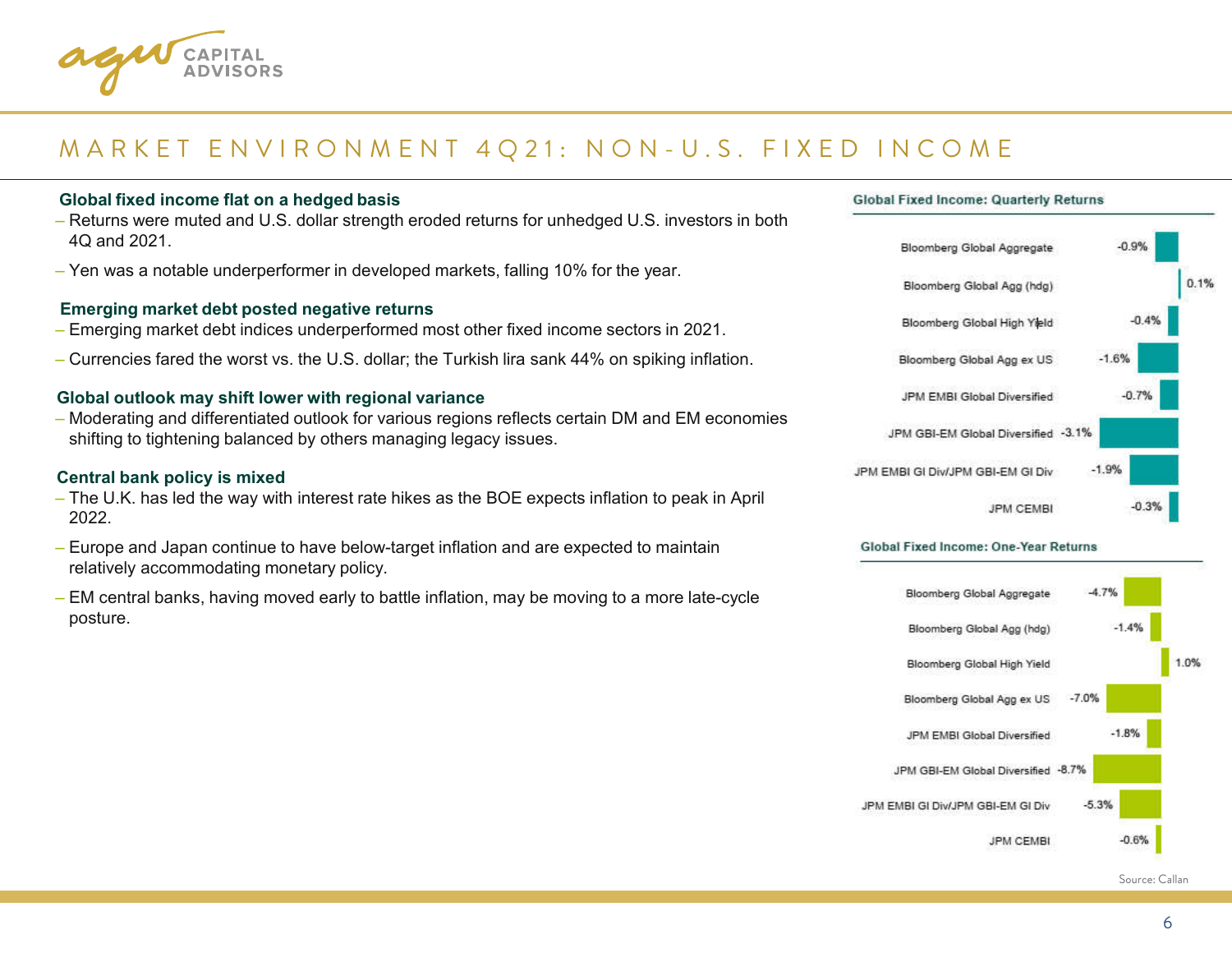

### H I S T O R I C A L I N V E S T M E N T P E R F O R M A N C E

#### **RETURNS FOR PERIODS ENDED DECEMBER 31, 2021**

|                                         | Last    | Year to     | Last  | Last 2       | Last 3       | Last 4       | Last 5       | Last 7       |              |              | Last 10 Last 15 Last 20  |                                                | Last 25 Last 30          |
|-----------------------------------------|---------|-------------|-------|--------------|--------------|--------------|--------------|--------------|--------------|--------------|--------------------------|------------------------------------------------|--------------------------|
|                                         | Quarter | <b>Date</b> | Year  | <b>Years</b> | <b>Years</b> | <b>Years</b> | <b>Years</b> | <b>Years</b> | <b>Years</b> | <b>Years</b> | <b>Years</b>             | <b>Years</b>                                   | <b>Years</b>             |
| <b>Domestic Equity Benchmarks</b>       |         |             |       |              |              |              |              |              |              |              |                          |                                                |                          |
| Russell: 3000 Index                     | 9.3     | 9.2         | 25.7  | 23.3         | 25.8         | 17.2         | 18.0         | 14.5         | 16.3         | 10.6         | 9.7                      | 9.8                                            | 10.7                     |
| Russell: 1000 Index                     | 9.8     | 10.0        | 26.5  | 23.7         | 26.2         | 17.6         | 18.4         | 14.8         | 16.5         | 10.7         | 9.7                      | 9.9                                            | 10.8                     |
| Russell: 1000 Value                     | 7.8     | 6.9         | 25.2  | 13.4         | 17.6         | 10.5         | 11.2         | 9.7          | 13.0         | 7.5          | 8.3                      | 8.9                                            | 10.2                     |
| Russell:1000 Growth                     | 11.6    | 12.9        | 27.6  | 32.9         | 34.1         | 24.1         | 25.3         | 19.6         | 19.8         | 13.7         | 10.9                     | 10.3                                           | 10.8                     |
| Russell: Midcap Index                   | 6.4     | 5.4         | 22.6  | 19.8         | 23.3         | 14.3         | 15.1         | 12.2         | 14.9         | 10.2         | 10.9                     | 11.0                                           | 11.8                     |
| Russell: Midcap Value                   | 8.5     | 7.4         | 28.3  | 16.1         | 19.6         | 10.7         | 11.2         | 10.0         | 13.4         | 8.8          | 10.5                     | 10.7                                           | 11.8                     |
| Russell: Midcap Growth                  | 2.8     | 2.1         | 12.7  | 23.6         | 27.5         | 18.5         | 19.8         | 14.9         | 16.6         | 11.7         | 10.8                     | 10.5                                           | 10.9                     |
| Russell: 2000 Index                     | 2.1     | (2.3)       | 14.8  | 17.4         | 20.0         | 11.4         | 12.0         | 10.8         | 13.2         | 8.7          | 9.4                      | 9.0                                            | 10.1                     |
| Russell: 2000 Value                     | 4.4     | 1.2         | 28.3  | 15.9         | 18.0         | 9.4          | 9.1          | 9.5          | 12.0         | 7.2          | 9.2                      | 9.6                                            | 11.1                     |
| Russell: 2000 Growth                    | 0.0     | (5.6)       | 2.8   | 17.7         | 21.2         | 12.7         | 14.5         | 11.7         | 14.1         | 10.0         | 9.2                      | 7.9                                            | 8.5                      |
| <b>Non-US Equity Benchmarks</b>         |         |             |       |              |              |              |              |              |              |              |                          |                                                |                          |
| <b>MSCI:EAFE</b>                        | 2.7     | 2.2         | 11.3  | 9.5          | 13.5         | 6.0          | 9.5          | 6.8          | 8.0          | 3.6          | 6.3                      | 5.2                                            | 5.7                      |
| <b>MSCI:ACWI ex US</b>                  | 1.8     | (1.2)       | 7.8   | 9.2          | 13.2         | 5.6          | 9.6          | 6.6          | 7.3          | 3.8          | 6.8                      | $\overline{\phantom{a}}$                       | --                       |
| MSCI:EM                                 | (1.3)   | (9.3)       | (2.5) | 7.4          | 10.9         | 3.9          | 9.9          | 6.1          | 5.5          | 4.5          | 9.6                      | $\overline{\phantom{a}}$                       | $\overline{\phantom{a}}$ |
| <b>MSCI:EAFE Small Cap</b>              | 0.1     | 1.0         | 10.1  | 11.2         | 15.6         | 6.1          | 11.0         | 9.5          | 10.8         | 5.6          | 9.9                      | $\sim$                                         | $\overline{\phantom{a}}$ |
| <b>MSCI: Frontier Markets</b>           | 0.7     | 4.1         | 19.7  | 10.2         | 12.7         | 4.6          | 9.6          | 4.8          | 7.3          | 2.7          | $\overline{\phantom{a}}$ | $\hspace{0.1mm}-\hspace{0.1mm}-\hspace{0.1mm}$ | $\overline{\phantom{a}}$ |
| <b>Domestic Fixed Income Benchmarks</b> |         |             |       |              |              |              |              |              |              |              |                          |                                                |                          |
| Blmbg:Aggregate                         | 0.0     | 0.1         | (1.5) | 2.9          | 4.8          | 3.6          | 3.6          | 3.0          | 2.9          | 4.1          | 4.3                      | 4.9                                            | 5.3                      |
| <b>Blmbg:HY Corp</b>                    | 0.7     | 1.6         | 5.3   | 6.2          | 8.8          | 6.0          | 6.3          | 6.1          | 6.8          | 7.1          | 7.8                      | 6.9                                            | 7.8                      |
| Blmbg: Municipal                        | 0.7     | 0.5         | 1.5   | 3.3          | 4.7          | 3.9          | 4.2          | 3.5          | 3.7          | 4.2          | 4.5                      | 4.8                                            | 5.2                      |
| Blmbg:Gov/Cred 1-3 Yr                   | (0.6)   | (0.5)       | (0.5) | 1.4          | 2.3          | 2.1          | 1.9          | 1.6          | 1.4          | 2.2          | 2.5                      | 3.3                                            | 3.7                      |
| Blmbg:TIPS                              | 2.4     | 4.2         | 6.0   | 8.4          | 8.4          | 5.9          | 5.3          | 4.2          | 3.1          | 4.7          | 5.3                      | $\mathbf{u}$                                   | $\overline{\phantom{a}}$ |
| <b>Non-US Fixed Income Benchmarks</b>   |         |             |       |              |              |              |              |              |              |              |                          |                                                |                          |
| Blmbg: Glb Agg xUSD                     | (1.2)   | (2.8)       | (7.0) | 1.2          | 2.5          | 1.3          | 3.1          | 1.5          | 0.8          | 2.7          | 4.5                      | 3.4                                            | 4.4                      |
| Blmbg: Glb Agg xUSD Hdg                 | 0.1     | 0.2         | (1.4) | 1.2          | 3.3          | 3.3          | 3.1          | 3.1          | 3.8          | 4.0          | 4.1                      | 4.9                                            | 5.5                      |
| JPM:EMBI Global Divsfd                  | (0.4)   | (1.1)       | (1.8) | 1.7          | 5.9          | 3.3          | 4.7          | 4.9          | 5.3          | 6.1          | 7.9                      | 8.0                                            | $\qquad \qquad -$        |
| JPM:GBI-EM Global Divsfd                | (2.5)   | (5.6)       | (8.7) | (3.2)        | 2.1          | (0.1)        | 2.8          | 1.0          | 0.7          | 3.5          | $\qquad \qquad -$        | $\hspace{0.1mm}-\hspace{0.1mm}-\hspace{0.1mm}$ | $- -$                    |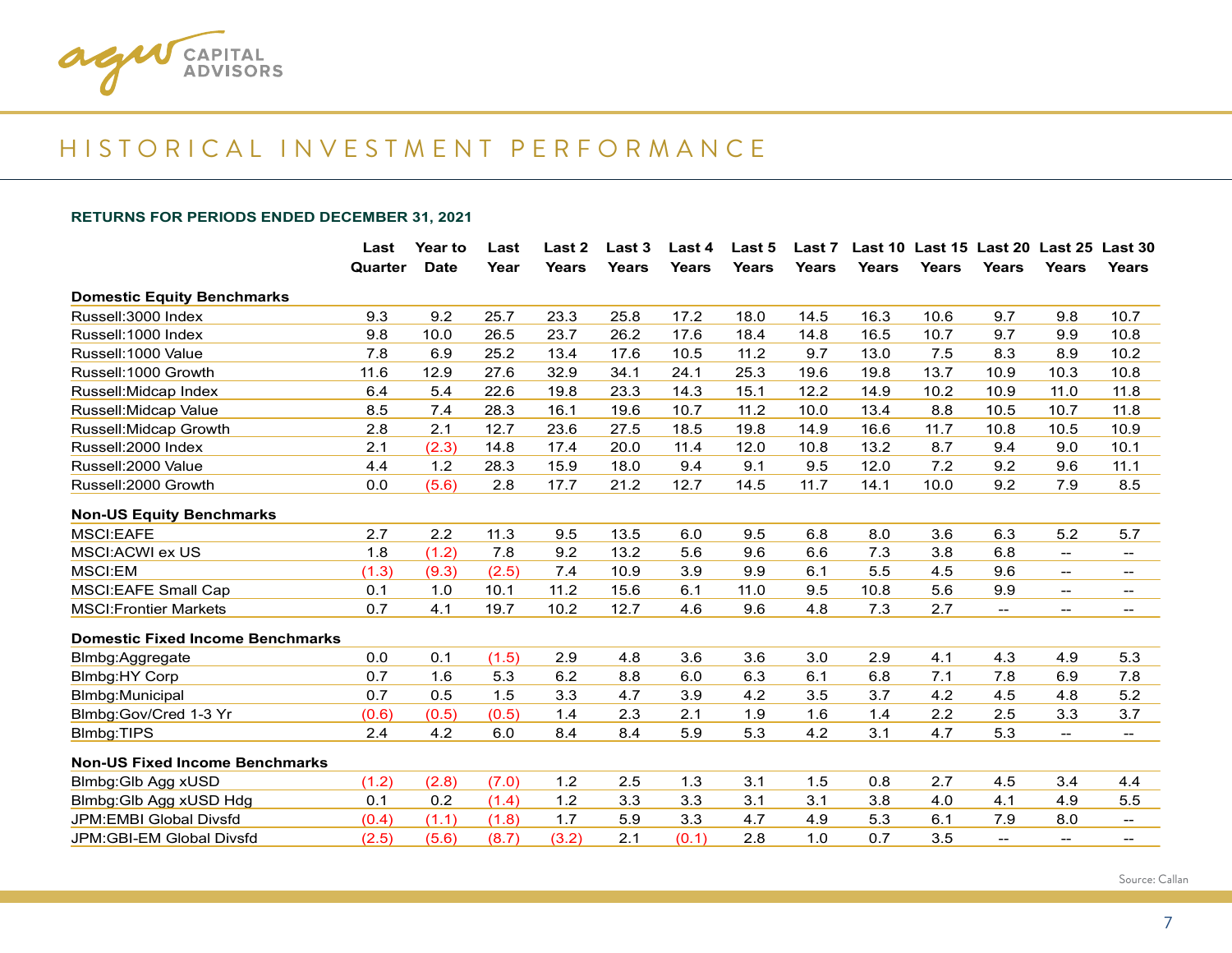

## H I S T O R I C A L I N V E S T M E N T P E R F O R M A N C E

#### **RETURNS FOR PERIODS ENDED DECEMBER 31, 2021**

**Qtrs. 3**

2021 2020 2019 2018 2017 2016 2015 2014 2013 2012 2011 2010 2009 2008 2007 2006 2005 2004 2003 2002 2001

#### **Domestic Equity Benchmarks**

| Russell:3000 Index     |  | 18.2 20.9 31.0 (5.2) 21.1 12.7 0.5 12.6 33.6 16.4 1.0 16.9 28.3 (37.3) 5.1 15.7 6.1 11.9 31.1 (21.5) (11.5)                  |  |  |  |  |  |  |  |  |
|------------------------|--|------------------------------------------------------------------------------------------------------------------------------|--|--|--|--|--|--|--|--|
| Russell:1000 Index     |  | 19.4 21.0 31.4 (4.8) 21.7 12.1 0.9 13.2 33.1 16.4 1.5 16.1 28.4 (37.6) 5.8 15.5 6.3 11.4 29.9 (21.7) (12.4)                  |  |  |  |  |  |  |  |  |
| Russell: 1000 Value    |  | 12.5 2.8 26.5 (8.3) 13.7 17.3 (3.8) 13.5 32.5 17.5 0.4 15.5 19.7 (36.8) (0.2) 22.2 7.1 16.5 30.0 (15.5) (5.6)                |  |  |  |  |  |  |  |  |
| Russell: 1000 Growth   |  | 26.4 38.5 36.4 (1.5) 30.2 7.1 5.7 13.0 33.5 15.3 2.6 16.7 37.2 (38.4) 11.8 9.1 5.3 6.3 29.7 (27.9)(20.4)                     |  |  |  |  |  |  |  |  |
| Russell: Midcap Index  |  | 13.4 17.1 30.5 (9.1) 18.5 13.8 (2.4) 13.2 34.8 17.3 (1.5) 25.5 40.5 (41.5) 5.6 15.3 12.7 20.2 40.1 (16.2) (5.6)              |  |  |  |  |  |  |  |  |
| Russell: Midcap Value  |  | 13.5 5.0 27.1 (12.3) 13.3 20.0 (4.8) 14.7 33.5 18.5 (1.4) 24.8 34.2 (38.4) (1.4) 20.2 12.6 23.7 38.1 (9.6) 2.3               |  |  |  |  |  |  |  |  |
| Russell: Midcap Growth |  | 13.4 35.6 35.5 (4.8) 25.3 7.3 (0.2) 11.9 35.7 15.8 (1.7) 26.4 46.3 (44.3) 11.4 10.7 12.1 15.5 42.7 (27.4) (20.2)             |  |  |  |  |  |  |  |  |
| Russell: 2000 Index    |  | 1.9 20.0 25.5 (11.0) 14.6 21.3 (4.4) 4.9 38.8 16.3 (4.2) 26.9 27.2 (33.8) (1.6) 18.4 4.6 18.3 47.3 (20.5) 2.5                |  |  |  |  |  |  |  |  |
| Russell: 2000 Value    |  | 5.9 4.6 22.4 (12.9) 7.8 31.7 (7.5) 4.2 34.5 18.1 (5.5) 24.5 20.6 (28.9) (9.8) 23.5 4.7 22.2 46.0 (11.4) 14.0                 |  |  |  |  |  |  |  |  |
| Russell: 2000 Growth   |  | $(1.9)$ 34.6 28.5 $(9.3)$ 22.2 11.3 $(1.4)$ 5.6 43.3 14.6 $(2.9)$ 29.1 34.5 $(38.5)$ 7.0 13.3 4.2 14.3 48.5 $(30.3)$ $(9.2)$ |  |  |  |  |  |  |  |  |

#### **Non-US Equity Benchmarks**

| MSCI:EAFE                    |  | 7.5 7.8 22.0 (13.8) 25.0 1.0 (0.8) (4.9) 22.8 17.3 (12.1) 7.8 31.8 (43.4) 11.2 26.3 13.5 20.2 38.6 (15.9) (21.4)                        |  |  |  |  |  |  |  |
|------------------------------|--|-----------------------------------------------------------------------------------------------------------------------------------------|--|--|--|--|--|--|--|
| MSCI:ACWI ex US              |  | 4.2 10.7 21.5 (14.2) 27.2 4.5 (5.7) (3.9) 15.3 16.8 (13.7) 11.2 41.4 (45.5) 16.7 26.7 16.6 20.9 40.8 (14.9) (19.7)                      |  |  |  |  |  |  |  |
| MSCI:EM                      |  | $(4.7)$ 18.3 18.4 $(14.6)$ 37.3 11.2 $(14.9)$ $(2.2)$ $(2.6)$ 18.2 $(18.4)$ 18.9 78.5 $(53.3)$ 39.4 32.2 34.0 25.6 55.8 $(6.2)$ $(2.6)$ |  |  |  |  |  |  |  |
| MSCI:EAFE Small Cap          |  | 5.4 12.3 25.0 (17.9) 33.0 2.2 9.6 (4.9) 29.3 20.0 (15.9) 22.0 46.8 (47.0) 1.4 19.3 26.2 30.8 61.3 (7.8) (12.5)                          |  |  |  |  |  |  |  |
| <b>MSCI:Frontier Markets</b> |  | $18.8$ 1.4 $18.0(16.4)31.9$ 2.7 $(14.5)$ 6.8 25.9 $8.9(18.7)23.7$ 11.6 $(54.1)41.9$ $(8.9)72.7$ 22.6 43.5 -                             |  |  |  |  |  |  |  |

#### **Domestic Fixed Income Benchmarks**

| Blmbg:Aggregate       |  |  |  |  |  |  | 1.9 7.5 8.7 0.0 3.5 2.6 0.5 6.0 (2.0) 4.2 7.8 6.5 5.9 5.2 7.0 4.3 2.4 4.3 4.1 10.3 8.4               |  |  |  |  |
|-----------------------|--|--|--|--|--|--|------------------------------------------------------------------------------------------------------|--|--|--|--|
| Blmbg:HY Corp         |  |  |  |  |  |  | 4.4 7.1 14.3 (2.1) 7.5 17.1 (4.5) 2.5 7.4 15.8 5.0 15.1 58.2 (26.2) 1.9 11.8 2.7 11.1 29.0 (1.4) 5.3 |  |  |  |  |
| Blmbg:Municipal       |  |  |  |  |  |  | 1.9 5.2 7.5 1.3 5.4 0.2 3.3 9.1 (2.6) 6.8 10.7 2.4 12.9 (2.5) 3.4 4.8 3.5 4.5 5.3 9.6 5.1            |  |  |  |  |
| Blmbg:Gov/Cred 1-3 Yr |  |  |  |  |  |  | (0.4) 3.3 4.0 1.6 0.8 1.3 0.7 0.8 0.6 1.3 1.6 2.8 3.8 5.0 6.8 4.3 1.8 1.3 2.8 6.3 8.8                |  |  |  |  |
| Blmbg:TIPS            |  |  |  |  |  |  | 7.5 11.0 8.4 (1.3) 3.0 4.7 (1.4) 3.6 (8.6) 7.0 13.6 6.3 11.4 (2.4) 11.6 0.4 2.8 8.5 8.4 16.6 7.9     |  |  |  |  |

#### **Non-US Fixed Income Benchmarks**

| Blmbg:Glb Agg xUSD       |  |  | $(1.9)$ 10.1 5.1 $(2.1)$ 10.5 1.5 $(6.0)$ $(3.1)$ $(3.1)$ 4.1 4.4 4.9 7.5 4.4 11.0 8.2 $(8.6)$ 12.5 19.4 22.4 $(3.7)$   |  |  |  |  |  |  |  |  |
|--------------------------|--|--|-------------------------------------------------------------------------------------------------------------------------|--|--|--|--|--|--|--|--|
| Blmbg:Glb Agg xUSD Hdg   |  |  | 0.5 3.9 7.6 3.2 2.5 4.9 1.4 8.8 1.2 6.5 3.9 3.3 4.4 5.7 4.3 3.2 5.4 5.3 2.4 6.8 6.3                                     |  |  |  |  |  |  |  |  |
| JPM:EMBI Global Divsfd   |  |  | 2.9 5.3 15.0 (4.3) 10.3 10.2 1.2 7.4 (5.2) 17.4 7.3 12.2 29.8 (12.0) 6.2 9.9 10.2 11.6 22.2 13.7 9.7                    |  |  |  |  |  |  |  |  |
| JPM:GBI-EM Global Divsfd |  |  | $(2.2)$ 2.7 13.5 $(6.2)$ 15.2 $(9.9)$ $(14.9)$ $(5.7)$ $(9.0)$ 16.8 $(1.8)$ 15.7 22.0 $(5.2)$ 18.1 15.2 6.3 23.0 16.9 - |  |  |  |  |  |  |  |  |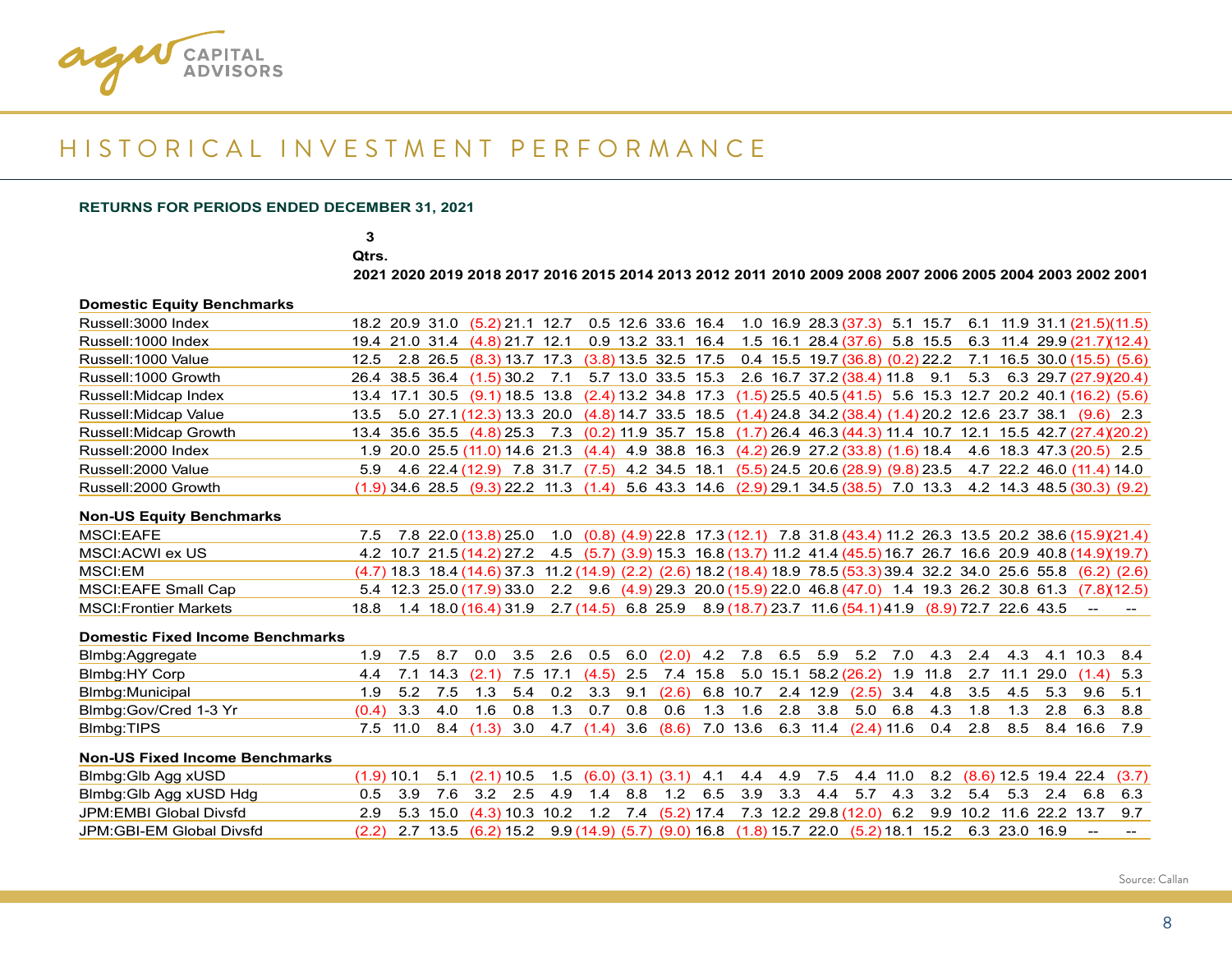

### PERIODIC TABLE OF INVESTMENT RETURNS

| 2012                   | 2013                   | 2014                    | 2015                   | 2016                    | 2017                   | 2018                   | 2019                   | 2020                   | 2021                   |
|------------------------|------------------------|-------------------------|------------------------|-------------------------|------------------------|------------------------|------------------------|------------------------|------------------------|
| <b>MSCI Emerging</b>   | Russell 2000           | <b>S&amp;P 500</b>      | <b>S&amp;P 500</b>     | Russell 2000            | <b>MSCI Emerging</b>   | 3 Month T-Bill         | <b>S&amp;P 500</b>     | Russell 2000           | <b>S&amp;P 500</b>     |
| <b>Markets</b>         | Index                  |                         |                        | Index                   | <b>Markets</b>         |                        |                        | Index                  |                        |
| 18.23%                 | 38.82%                 | 13.69%                  | 1.38%                  | 21.31%                  | 37.28%                 | 1.87%                  | 31.49%                 | 19.96%                 | 28.71%                 |
| <b>JPM EMBI Global</b> | <b>S&amp;P 500</b>     | <b>JPM EMBI Global</b>  | <b>JPM EMBI Global</b> | <b>Blmbg Barclays</b>   | <b>MSCI ACWI ex</b>    | <b>Blmbg Barclays</b>  | Russell 2000           | <b>S&amp;P 500</b>     | Russell 2000           |
| <b>D</b> vsfd          |                        | <b>D</b> vsfd           | <b>D</b> vsfd          | <b>Corp High Yield</b>  | <b>US</b>              | Aggregate              | Index                  |                        | Index                  |
| 17.44%                 | 32.39%                 | 7.43%                   | 1.18%                  | 17.13%                  | 27.19%                 | 0.01%                  | 25.52%                 | 18.40%                 | 14.82%                 |
| <b>MSCI ACWI ex</b>    | <b>MSCI ACWI ex</b>    | <b>Blmbg Barclays</b>   | <b>Blmbg Barclays</b>  | <b>S&amp;P 500</b>      | <b>S&amp;P 500</b>     | <b>Blmbg Barclays</b>  | <b>MSCI ACWI ex</b>    | <b>MSCI Emerging</b>   | <b>MSCI ACWI ex</b>    |
| <b>US</b>              | <b>US</b>              | Aggregate               | Aggregate              |                         |                        | Corp High Yield        | <b>US</b>              | <b>Markets</b>         | <b>US</b>              |
| 16.83%                 | 15.29%                 | 5.97%                   | 0.55%                  | 11.96%                  | 21.83%                 | $-2.08%$               | 21.51%                 | 18.31%                 | 7.82%                  |
| Russell 2000           | <b>Blmbg Barclays</b>  | Russell 2000            | 3 Month T-Bill         | <b>MSCI Emerging</b>    | Russell 2000           | <b>Blmbg Barclays</b>  | <b>MSCI Emerging</b>   | <b>MSCI ACWI ex</b>    | <b>Blmbg Barclays</b>  |
| Index                  | <b>Corp High Yield</b> | Index                   |                        | <b>Markets</b>          | Index                  | Global Agg ex US       | <b>Markets</b>         | <b>US</b>              | <b>Corp High Yield</b> |
| 16.35%                 | 7.44%                  | 4.89%                   | 0.05%                  | 11.19%                  | 14.65%                 | $-2.15%$               | 18.44%                 | 10.65%                 | 5.28%                  |
| <b>S&amp;P 500</b>     | 3 Month T-Bill         | <b>Blmbg Barclays</b>   | Russell 2000           | <b>JPM EMBI Globa</b>   | <b>Blmbg Barclays</b>  | <b>JPM EMBI Global</b> | <b>JPM EMBI Globa</b>  | <b>Blmbg Barclays</b>  | 3 Month T-Bill         |
|                        |                        | Corp High Yield         | Index                  | <b>D</b> vsfd           | Global Agg ex US       | <b>D</b> vsfd          | <b>D</b> vsfd          | Global Agg ex US       |                        |
| 16.00%                 | 0.07%                  | 2.45%                   | $-4.41%$               | 10.15%                  | 10.51%                 | $-4.26%$               | 15.04%                 | 10.11%                 | 0.05%                  |
| <b>Blmbg Barclays</b>  | <b>Blmbg Barclays</b>  | 3 Month T-Bill          | <b>Blmbg Barclays</b>  | <b>MSCI ACWI ex</b>     | <b>JPM EMBI Global</b> | <b>S&amp;P 500</b>     | <b>Blmbg Barclays</b>  | <b>Blmbg Barclays</b>  | <b>Blmbg Barclays</b>  |
| <b>Corp High Yield</b> | Aggregate              |                         | <b>Corp High Yield</b> | <b>US</b>               | <b>D</b> vsfd          |                        | <b>Corp High Yield</b> | Aggregate              | Aggregate              |
| 15.81%                 | $-2.02%$               | 0.03%                   | $-4.47%$               | 4.50%                   | 10.26%                 | $-4.38%$               | 14.32%                 | 7.51%                  | $-1.54%$               |
| <b>Blmbg Barclays</b>  | <b>MSCI Emerging</b>   | <b>MSCI Emerging</b>    | <b>MSCI ACWI ex</b>    | <b>Blmbg Barclays</b>   | <b>Blmbg Barclays</b>  | Russell 2000           | <b>Blmbg Barclays</b>  | <b>Blmbg Barclays</b>  | <b>JPM EMBI Global</b> |
| Aggregate              | <b>Markets</b>         | <b>Markets</b>          | <b>US</b>              | Aggregate               | <b>Corp High Yield</b> | <b>Index</b>           | Aggregate              | <b>Corp High Yield</b> | <b>Dvsfd</b>           |
| 4.21%                  | $-2.60%$               | $-2.19%$                | $-5.66%$               | 2.65%                   | 7.50%                  | $-11.01%$              | 8.72%                  | 7.11%                  | $-1.80%$               |
| <b>Blmbg Barclays</b>  | <b>Blmbg Barclays</b>  | <b>Blmbg Barclays</b>   | <b>Blmbg Barclays</b>  | <b>Blmbg Barclays</b>   | <b>Blmbg Barclays</b>  | <b>MSCI ACWI ex</b>    | <b>Blmbg Barclays</b>  | <b>JPM EMBI Global</b> | <b>MSCI Emerging</b>   |
| Global Agg ex US       | Global Agg ex US       | <b>Global Agg ex US</b> | Global Agg ex US       | <b>Global Agg ex US</b> | Aggregate              | US.                    | Global Agg ex US       | <b>Dvsfd</b>           | <b>Markets</b>         |
| 4.09%                  | $-3.08%$               | $-3.09%$                | $-6.02%$               | 1.49%                   | 3.54%                  | $-14.20%$              | 5.09%                  | 5.26%                  | $-2.54%$               |
| 3 Month T-Bill         | <b>JPM EMBI Global</b> | <b>MSCI ACWI ex</b>     | <b>MSCI Emerging</b>   | 3 Month T-Bill          | 3 Month T-Bill         | <b>MSCI</b> Emerging   | 3 Month T-Bill         | 3 Month T-Bill         | <b>Blmbg Barclays</b>  |
|                        | <b>D</b> vsfd          | <b>US</b>               | <b>Markets</b>         |                         |                        | <b>Markets</b>         |                        |                        | Global Agg ex US       |
| 0.11%                  | $-5.24%$               | $-3.87%$                | $-14.92%$              | 0.33%                   | 0.86%                  | $-14.57%$              | 2.28%                  | 0.67%                  | $-7.05%$               |